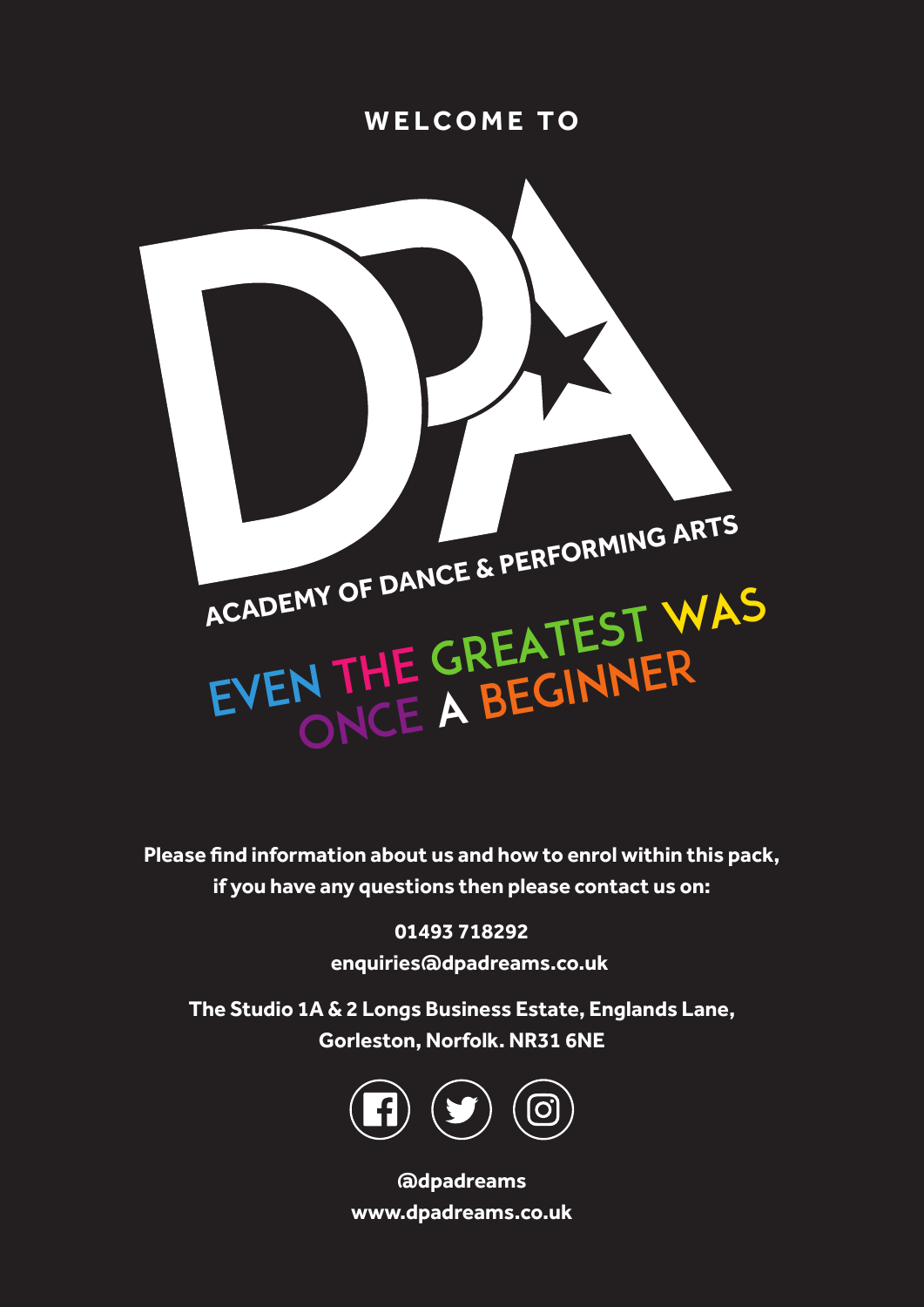# ABOUT US

DPA ACADEMY OF DANCE & PERFORMING ARTS IS EAST ANGLIA'S ONLY DEDICATED FULL TIME PERFORMING ARTS ACADEMY, WE OFFER TUITION IN ALL AREAS OF THE ARTS ON A PART-TIME BASIS FOR CHILDREN & YOUNG PEOPLE AGED 18 MONTHS-18 YEARS AND FULL TIME FOR YOUNG PEOPLE AGED 16 YEARS+. DPA WAS ESTABLISHED IN 2010 BY PEOPLE WHO ARE PASSIONATE ABOUT CREATING AN ENJOYABLE TRAINING ENVIRONMENT. DPA IS REGISTERED WITH THE CHARITY COMMISSIONERS AS AN EDUCATIONAL CHARITY NO: 1143579. WHEN YOU ATTEND DPA YOU WILL BE TAUGHT BY A COMMITTED TEAM OF TEACHERS THAT ARE ALL DBS CHECKED AND FIRST AID TRAINED AND THAT AIM TO ENSURE YOU REACH YOUR FULL POTENTIAL. WE ARE AN ACCREDITED CDMT SCHOOL AND WE ARE AFFILIATED TO THE IMPERIAL SOCIETY OF TEACHERS OF DANCING (ISTD), TRINITY COLLEGE AND THE LONDON ACADEMY OF MUSIC AND DRAMA (LAMDA). WE CURRENTLY HAVE A 100% PASS RATE IN ALL EXAMINATIONS TAKEN, WHICH IS A FANTASTIC ACHIEVEMENT FOR THE SCHOOL AND STUDENTS.

As an academy we pride ourselves on a happy relationship between staff and pupils. The ongoing wellbeing of every student is of paramount importance to us. All new pupils will be mentored by another pupil in their early days at DPA. Our aim is to provide education and training, nurture and encourage and ensure that all students are having fun, gaining confidence and making friends.

We aim to develop and broaden your skills and knowledge of Performing Arts in a professional and highly disciplined Theatre School environment. Our semi-vocational students have an elaborate timetable of classes to choose from and also have an opportunity to take part in masterclasses with West End and Top Industry Professionals. These masterclasses are a vital part of your training and underpin DPA's philosophy of sharing industry practice with all our students.

All students have to enrol and pay a £20.00 registration fee and annually they will pay a £5.00 insurance fee. The registration fee includes their DPA T-Shirt which is part of the standard uniform. Additional uniform is available from FLIRTS Dancewear in Great Yarmouth and our online uniform shop.

We host a biannual awards evening where all students are given an opportunity to showcase and also celebrate our DPA family with an audience of family and friends. All students are also given the opportunity to perform to a large audience on a professional stage in our biannual full school production.

Little Stars is our children & young people's agency we look to place children in TV, Film and Theatre Productions. We are always looking to represent a wide selection of bright, enthusiastic and talented children and young adults from all backgrounds from around the area. Our clients will be required to attend regular workshops for TV Technique, Acting & Performance and Photographic and all of our clients will appear in the Spotlight Children & Young Performers directory. This is a casting directory used by production teams to source child artists for TV, film, stage or commercial work. We are a PRE-APPROVED AGENCY and DPA Students can only join SPOTLIGHT through Little Stars.

**Simply, we train highly motivated students who have the passion, imagination, integrity and endless staying power to become exceptional Performers. DPA is a way of life!**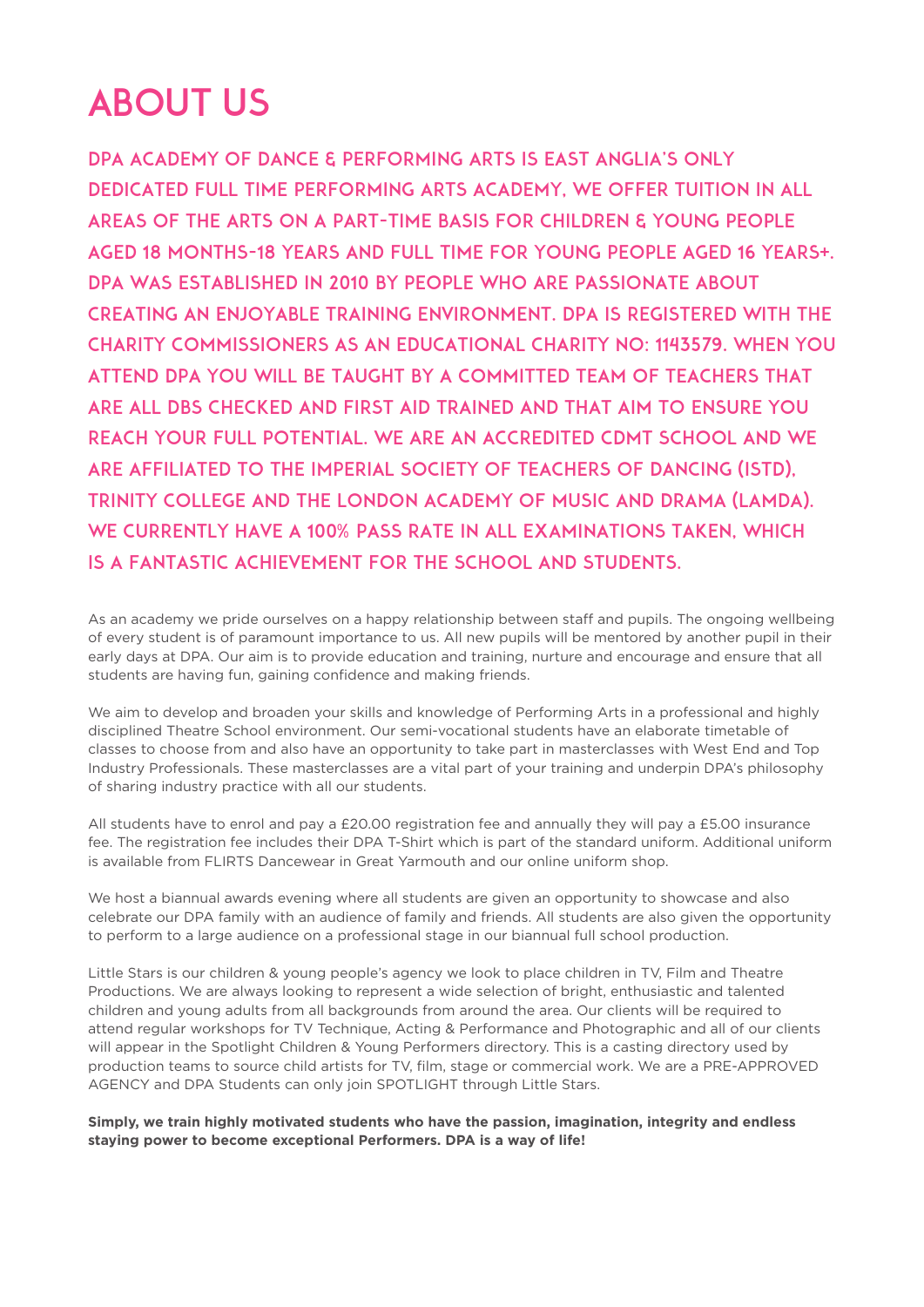# OUR CLASSES

#### PARENT & TODDLER - 6 MONTHS+

Our Parent & Toddler classes are fun and engaging classes for you and your child to enjoy. Our grown ups are asked to assist our tiny dancers & musicians throughout the lesson to support them with their movement. All classes are a great way to encourage listening skills, team work, co-ordination, musicality and most importantly a chance for you and your little one to have a great time together creating memories. DPA has a unique approach to teaching little people placing an emphasis on enjoyment and expression.

### Classes on offer

**Teeny Toes Baby Ballet**

**Tiptoe Music Makers**

**Tiptoe Movers & Groovers**

# Teeny Toes Baby Ballet

For children who can walk well, up to the age of 3yrs. An introduction to Ballet children learn basic steps. After this class they can then progress into our Tiptoe Ballet class. At 'Teeny Toes Baby Ballet' you stay with your child and help them learn their first steps in Ballet!

# Tiptoe Music Makers

Fun, developmental music classes! Engaging little minds.Come and make new friends and have fun whilst helping your little one develop! Our friendly, industry tutors have a passion for early years education and are experts in music and teaching. Classes are held in a welcoming, inspiring studio and each session includes live instruments, engaging and carefully chosen songs, stimulating musical activities and music-based interaction.

# Tiptoe Movers and Groovers

Fun developmental gymnastics and dance classes! Engaging little bodies & minds. Our preschool Movers & Groovers classes will help your child channel their boundless energy and reach developmental milestones in a structured environment. For your bedroom ballerina, garden groover and bathroom breakdancer we offer an inspiring class that will encourage and excite all those energetic toe-tappers out there. Classes are held in a welcoming, inspiring studio and each session includes independent parent and child play time and group class activity, skills that build strength and coordination, working on large muscle groups and fine motor skills through activities and lots of fun.

#### IMAGINE - 2-4 years

Our Pre-school Introductory Classes are fun, lively and creative set in an environment that allows students to explore Performing Arts for the first time! DPA has a unique approach to teaching pre-school aged children, placing an emphasis on enjoyment and expression.

Little ones will be taught basic movement and musicality skills with the use of imagery or 'make believe'. Become a clown, a fairy or a ballerina. We use lots of props such as magic wands, sponges, flowers, ribbons and musical instruments in a safe environment. We aim to develop confidence and develop a good selfimage in a positive learning environment for your child.

These classes are for children that are ready to left and they need to be potty trained.

# Classes on offer

**Tiptoe Ballet Tiptoe Tap Tiptoe Drama & Music**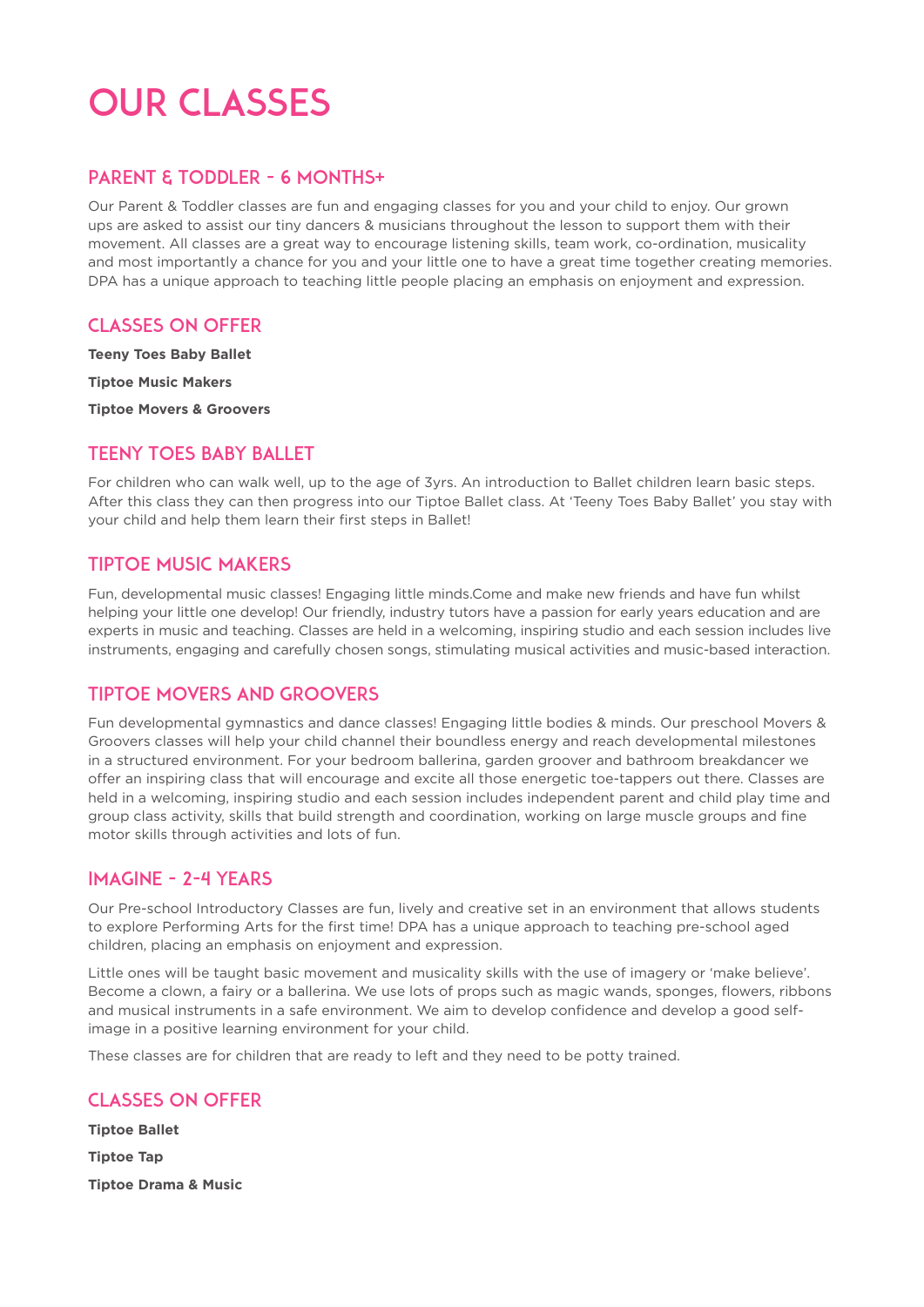#### Tiptoe Ballet

An introduction to Ballet for children aged 2-4yrs, teaches children the basic positions and techniques. Children will be taught how to hold their body correctly, including how to hold their hands and how to point their toes. They will practice simple skills such as skipping, jumping and rhythms to improve coordination, flexibility and confidence whilst having fun. Parents are not permitted to stay for this class.

# Tiptoe Tap

Tiptoe Tap is a fantastically fun rhythm-based dance session designed to develop your child's rhythm, balance, coordination and confidence. Percussive dance styles like tap dancing are really engaging for little ones. Boys and girls will love hearing the sounds their tap shoes make on the dance-floor, whilst burning off some energy and learning how to tap in time to the music. Tiptoe Tap is the ideal first tap dancing class for your little Fred or Ginger! DPA has always been recognised for it's high quality tap teaching and for us, that starts even with our youngest dancers. Real steps, real tap, right from the start.

### Tiptoe Drama & Music

Song, percussion and drama make up this structured class allowing budding superstars to create and express in their own special way. Pre-school tots love to get into character – different themes engage little imaginations as they pretend to be animals in the jungle or sharks in the ocean.

# Impact, Ignite & Inspire 5 years+

Introducing a part-time Performing Arts School Programme with a difference...

With a consistent and dedicated programme of classes and workshops in acting, singing and dance for students aged 5 to 18 years DPA provides a realistic picture of what it's like to train ready for a career in the Performing Arts Industry as well as having a huge timetable full of classes for students that want to train, have fun and build confidence & skills.

DPA is absolutely committed to quality training and to ensure that every child receives enough attention, class sizes are strictly monitored. It is therefore advisable to enrol your child on the waiting list to be sure of a place.

Discover an environment where young people can truly explore and develop their talents and join one of our classes today.

# **ACRO**

This class combines classical technique with precision acrobatic elements. It is defined by its athletic character and its unique choreography, which seamlessly blends dance and acrobatics. Students learn tricks and movements including back bends, walk overs, chest rolls, chest stands, shoulder stands, hand stands, cartwheels, round offs, splits, fishtails, hand walking and more! As well as learning an amazing skill or developing a natural talent, students will also benefit from these classes by developing an increase in strength, flexibility, confidence and spatial awareness.

#### **BALLET**

These classes teach the fundamental techniques and are imperative for those pupils who wish to take up dancing as a career. Classes offered are all grades from Primary-Advanced. Pupils have the opportunity of taking ISTD examinations if the required standard has been attained. Although these are not compulsory, it is a wonderful reward for the months of hard work involved at achieving the standards required. All children entered for exams are expected to attend extra coaching classes in the lead up to their examinations. Ballet will help develop poise, co-ordination, discipline, musicality and expression through the enjoyment of classical dance. Ballet is the foundation for all dance styles.

# Commercial & Street Dance

Specialised classes teaching all Urban Dance styles including, Street, Poppin, Lockin, Breaking, Hip Hop, Krumping and Commercial. You will meet wicked, like minded dancers, gain confidence and make some great friends. We cater for everyone so if you are a total beginner or an advanced dancer we have just the right moves for you!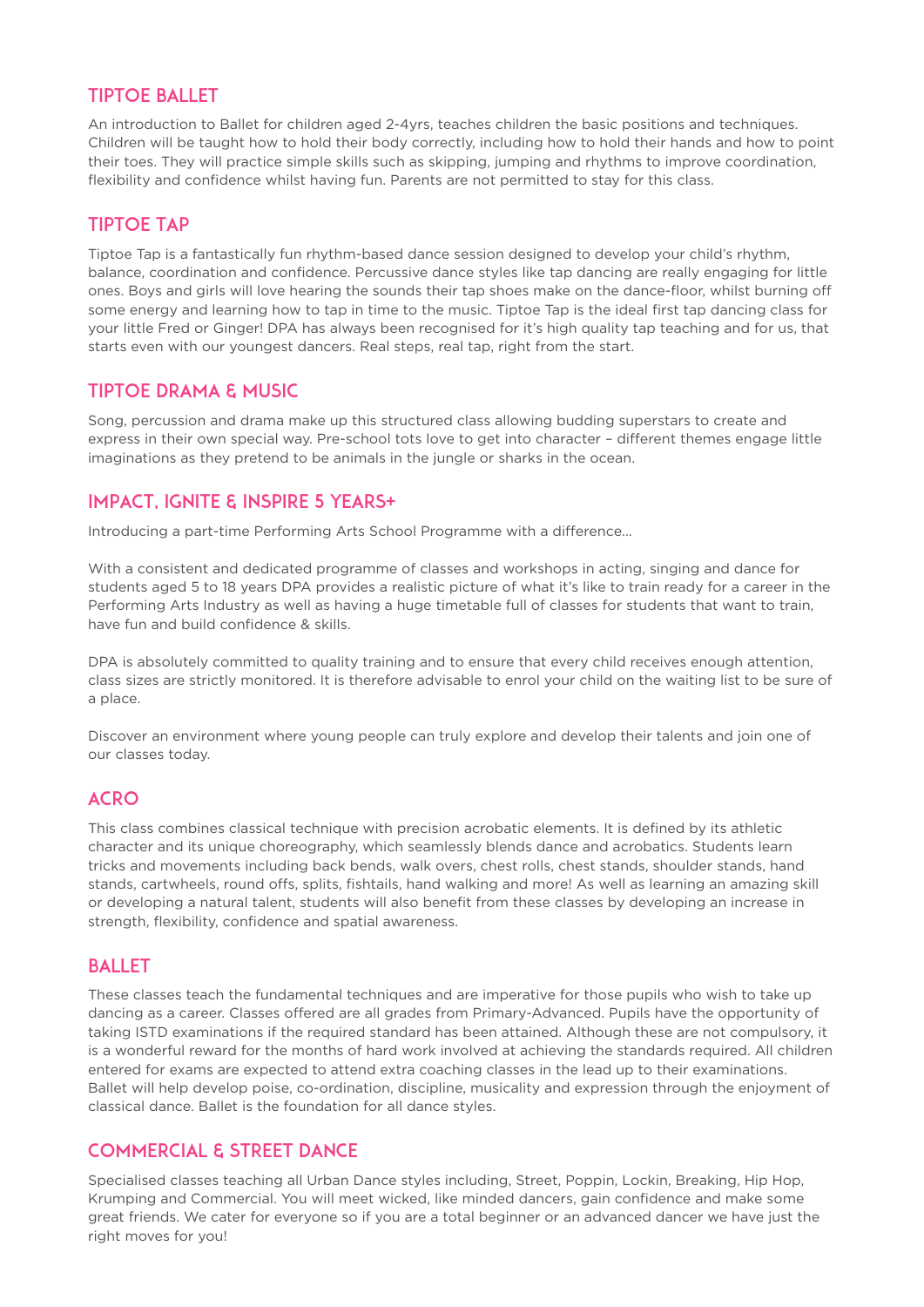This is a very exciting and enjoyable dance style. Our street dance classes are designed to give fun-filled sessions where students will learn to let go and express themselves to their favourite music. Our expert street dance teacher will help pupils understand rhythm, coordination and will teach the basic as well as more challenging moves and grooves. These will be grouped in energetic street dance routines you can practice and perform with attitude.

#### Contemporary & Lyrical

Contemporary dance classes focus on a range of techniques, developing students' strength, stamina flexibility and coordination. Alongside taught phrases choreographed to develop understanding of contemporary dance, students will learn choreographic skills as well as developing their sense of performance. The classes focus on leg strengthening, core exercises, floor work, contact work and improvisation.

Lyrical dance combines techniques of classical ballet and modern dance with current forms of popular dance. Classes include warm up, isolations, stretches, across the floor progressions, and choreography combinations. These classes are for dancers who like precision and rhythm, physical challenges, and personal style and expression particularly with lyrically expressive songs. Exercises focus on increasing flexibility and strength, rhythms and isolation of body parts, and expressing personal style.

#### Creative Drama

An introduction to acting and drama for younger children. Role-play, storytelling, dressing up, drama games and acting fun. Our Creative Drama classes build confidence and channel high spirits and natural curiosity and sense of humour. With a dressing up and prop box full of possibilities, this class fuels the imagination of our youngest students!

#### DEMI-POINTE & POINTE STRENGTHENING

Every young aspiring ballerina longs for the moment they can try on their first pointe shoes. Little did they know how much strength is needed to hold themselves up and create the illusion of defying gravity! These lessons are essential training classes preparing the dancers for Pointe work. By this stage in their development they can begin to understand the mechanics of the body and learn exercises to strengthen and stretch the muscles used for ballet - specifically the feet, ankles, legs, turnout and core muscles. Exercise bands are introduced to help with the training exercises, and the teacher helps the dancer understand how to practice in the studio and at home to get the best results.

#### Drama & Stagecraft

Drama classes encourage empathy, honesty, develop understanding of human emotions and interactions, help to develop language and communication skills, teach cooperation and tolerance, nurture friendships and are a great way to inspire creativity.

Drama classes help to develop independent, self-confident children free from the inhibitions that limit so many of us.

These classes cover improvisation, script work, voice and diction, expressive physicality, drama games and much more. No two weeks are the same and the emphasis is on fun, interaction and confidence building.

Through improvisation, script analysis and the study of monologue materials, students are introduced to the fundamentals of Stagecraft Acting & performance. Special emphasis is placed on interpretation and translation of the dramatic script as the basis for exploration of characterisation, motivation and transition.

#### Fit Dancer Programme

With dance and specifically Ballet being one of the most physically demanding pursuits on this earth, it is therefore very important that dancers begin to take strength and conditioning seriously at a young age with the goal not only being increased performance but also injury prevention and career longevity. These sessions are 30 minutes long and can be taken one to one or shared with up to 3 people of a similar age/ability.

# JAZZ CHOREO

A form of theatrical dancing that combines the songs of the musicals with the movement of classic jazz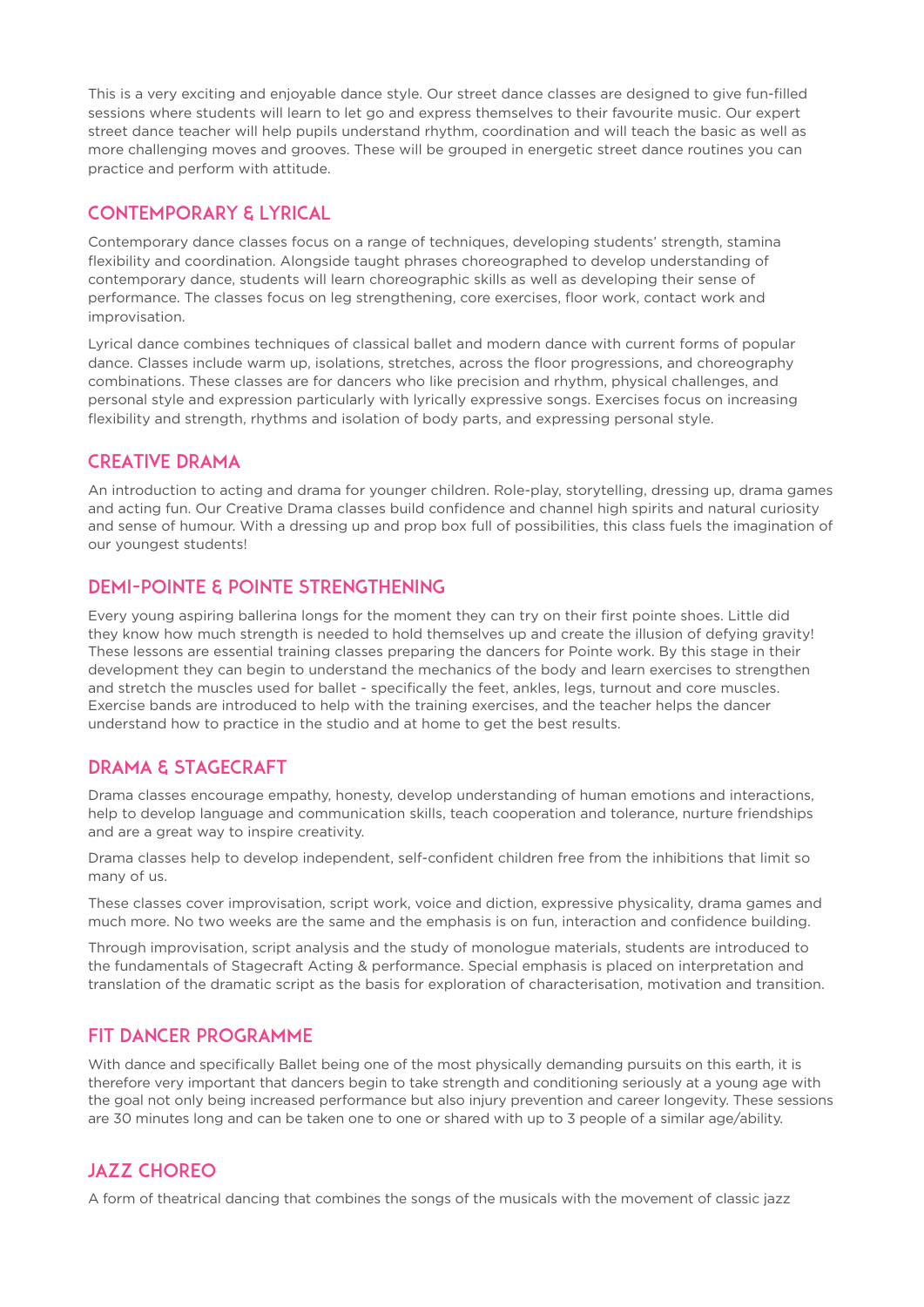styles. This high-energy class will be full of exciting choreography. Students are given similar structure to all our classes with an increased expectation of technique, musicality, performance, stagecraft and the importance of working as an ensemble dancer/performer. Heels are needed some weeks for this class.

### **JAZZ TECH**

We have created our very own Technical Jazz Syllabus. As with most things dance is constantly evolving, so to keep our students challenged and current this specially designed class will be implemented throughout the school. There are 3 levels to the training and each level is designed to build on the skills learnt in the previous level. This 1.5 Hour class includes Warm Up, Flexibility Exercises, Core strength Exercises, Dance Vocabulary, Kicks, Leaps, Tricks, Corner work, Turns, Combinations & Performance skills.

#### LAMDA

These classes are designed to explore and expand students vocabulary, enhancing their reading and confidence skills. They will be taught efficient ways to learn drama texts, which will also help them in the classroom. They will develop their diction and vocal strength and be taught a variety of acting techniques.

The key aim of LAMDA is that every child should have the opportunity to develop the speaking and listening skills needed for future employment and lifelong learning. Lessons are designed to excite children about Performing Arts, nurture their talent and increase their confidence.

In lessons we utilise the framework of the 'London Academy of Music & Dramatic Art' (LAMDA) programme of study, which seeks to improve standards in communication and foster an appreciation of literature and drama.

#### LiTTLE STARS

Get ready for drama, singing and dance, all rolled into one exciting after school session. Classes include: warm-ups, games, various dance styles linked to street dance, singing and acting. This 90 minute class is split equally with 30 minutes of street dance, 30 minutes of drama and 30 minutes of singing. Our classes are full of different themes that engage little imaginations as they pretend to be animals in the jungle, stars of a pop band or fairies & elves.

Join us for new adventures, have lots of fun, make new friends and become a mini star.

#### **MODERN**

These classes teach the fundamental techniques and are imperative for those pupils who wish to take up dancing as a career. Classes offered are all grades from 1-Advanced. Pupils have the opportunity of taking ISTD examinations if the required standard has been attained. Although these are not compulsory, it is a wonderful reward for the months of hard work involved at achieving the standards required. All children entered for exams are expected to attend extra coaching classes in the lead up to their examinations. Our graded Modern classes follow the ISTD syllabus. Modern will teach rhythmic co-ordination through a structured syllabus and develop the distinct style of Modern Theatre seen in many popular musicals on stage and screen.

#### ONE TO ONE PRIVATE LESSONS

Weekly one to one lessons can be booked for all students and are open to all ages and all abilities. Students can use these sessions to work towards examinations with LCM, LAMDA, Trinity College or ISTD, work on audition technique for school productions, professional castings, for entry in to full time Performing Arts Colleges, to learn new repertoire or even just for fun.

**Singing:** Students can take Trinity College examinations or learn for fun! **Acting:** Students can take LAMDA/Trinity College examinations or learn for fun! **Dance:** Students can take ISTD examinations or learn for fun!

#### Page to Stage

This class mainly focuses on Acting but may combine all 3 disciplines of singing, dancing and acting if required for the production. Through improvisation, script analysis and the study of monologue materials, students are introduced to the fundamentals of Stagecraft Acting & performance. Special emphasis is placed on interpretation and translation of the dramatic script as the basis for exploration of characterisation, motivation and transition.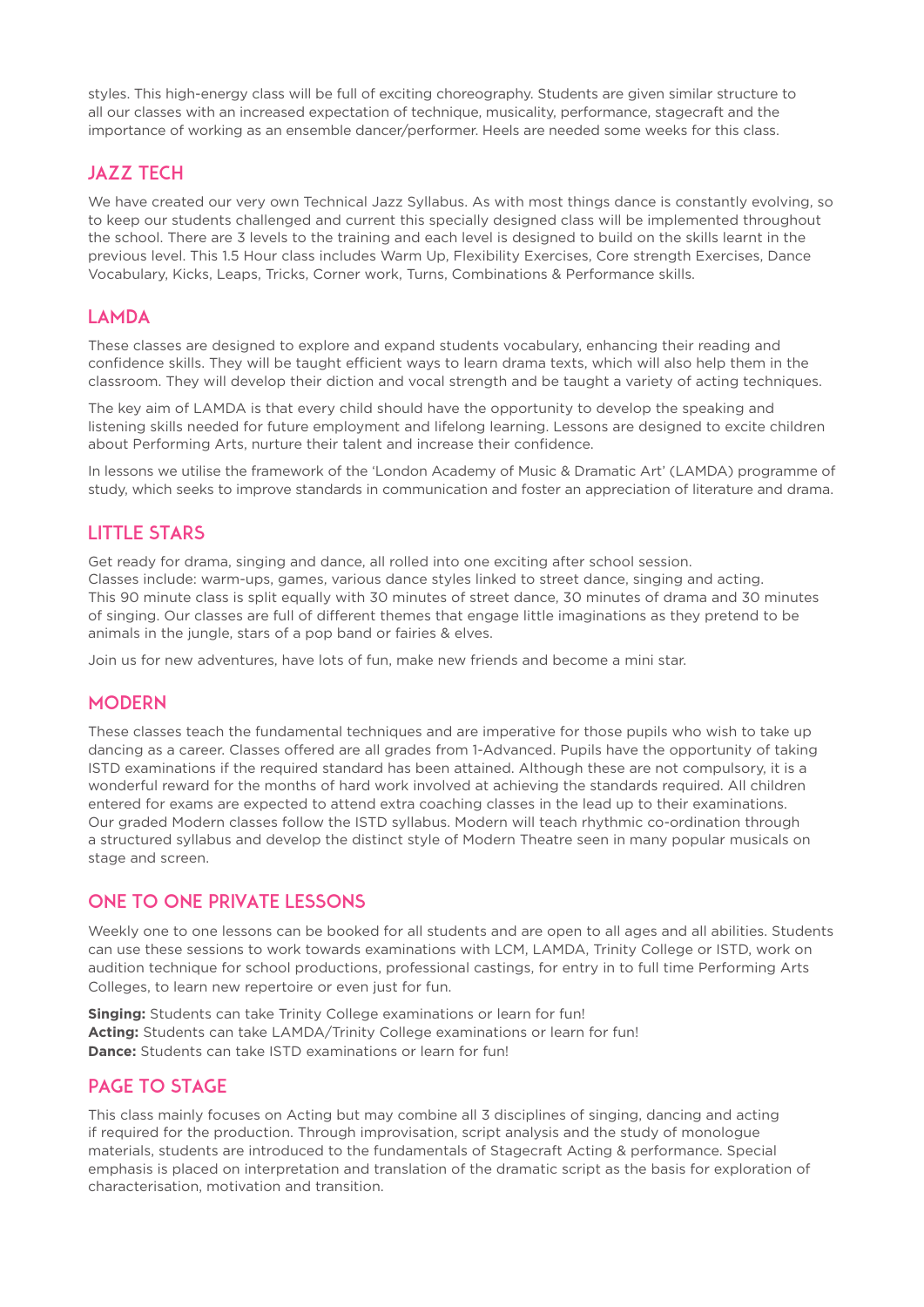The class will provide students with all the skills to perform in a full-scale production at a local theatre with props, sets and costumes.

#### POINTE

These classes are perfect for the ballerina who is wanting to take their Ballet technique to the next level. They use the Ballet technique that is taught within their normal classes and push it further to be able to execute the same techniques en pointe. Just like the professional Ballerinas, our students get to experience what it's like to not only dance in pointe shoes, but to gain confidence in their normal Ballet technique as well. These classes are by invitation only.

### RHYTHM TAP

This high-octane dance is all about kicking it to some fast beats, feeling the music and having fun! Work your existing tap skills and challenge yourself to learn a new style to seriously impress your friends! Inspired by American Rhythm Tap Dance, this heart-pumping course will make you feel good, improve musicality, rhythm and technical ability. Learn classic routines to understand tap's roots in jazz. Discover tap dance as a percussive instrument as well as a dynamic and expressive dance form.

#### Stretch & Strengthening

Stretching has a number of benefits for dancers. Stretching helps keep muscles long and supple, while exercise gives them additional strength. This class will teach how stretching properly before and after a dance class helps to prevent injury, by making the muscles more pliable. In addition, students will work on improving posture, increasing flexibility and range of motion and strengthening the muscles. It will also aim at increasing the core body strength essential for a dancer.

This is a technique only class and students enrolled do not perform in our full school productions.

#### **TAP**

These classes teach the fundamental techniques and are imperative for those pupils who wish to take up dancing as a career. Classes offered are all grades from 1-Advanced. Pupils have the opportunity of taking ISTD examinations if the required standard has been attained. Although these are not compulsory, it is a wonderful reward for the months of hard work involved at achieving the standards required. All children entered for exams are expected to attend extra coaching classes in the lead up to their examinations. Our graded Tap classes follow the ISTD syllabus. Lively, rhythmic tapping makes the performer not just a dancer but also a percussive musician.

#### The Musical Theatre Lab

There's no better place to learn and experience Musical Theatre than DPA. It's where performers of every age and skill level can learn from acting, singing and dancing professionals. Performers will improve their skills with this amazing weekly Musical Theatre Masterclass. Working on some of the greatest Musical Theatre songs this class is a must for the young performer looking to make a big leap in their musical theatre skills! DPA have perfected a curriculum which will take all of your skills to the next level.

Learn various dance techniques, working towards a choreographed Musical Theatre combination/routine.

You will learn ensemble singing with Vocal Coach Roxy Yarnold. Students will learn warm-ups, simple songs that are fun and bring instant rewards and also more complex pieces in several parts that offer the opportunity for a challenge.

This exciting class works towards a performance in London's West End.

# Train, Limber, Condition (TLC)

This dynamic class focuses on building core strength, stability in joints, awareness of weaknesses and areas of inflexibility and increasing endurance.This class is designed to equip pre-professional dancers with the tools they need to achieve their goals. This class is a great addition to your training! Enabling our dancers to focus on developing and increasing the flexibility and strength required to execute various dance moves. In addition to flexibility training, core stability, cardio-vascular endurance and muscular strength are all areas that are covered in this class as well.

This class is highly recommended for all dancers!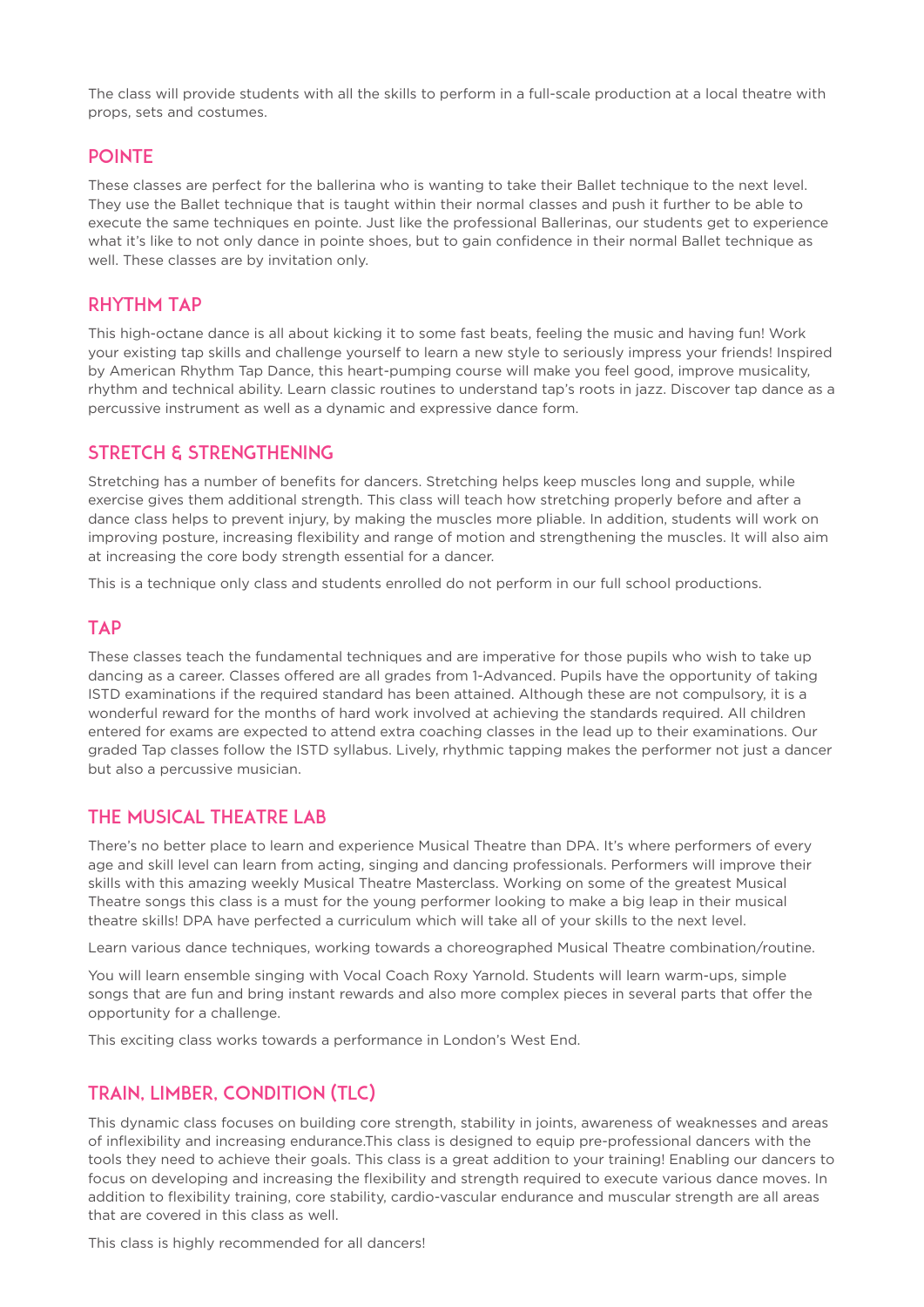# DPA UNIFORM REQUIREMENTS 2021-2022

#### FLIRTS are the chosen supplier for all DPA Dancewear. 20 King Street – Great Yarmouth

All branded merchandise is available from: **www.stripteesuk.com**

DPA T-shirts are compulsory for all students who participate in any of our shows and are the only t-shirts that are permissible to wear for classes where that item is listed on the uniform list (see studio class wear list). **Girls:** No underwear, boys dance belts. New uniform must be purchased for EXAMS.

**Please note that uniform is compulsory in all classes and must be worn by all students within the first 3 weeks of joining DPA**

**All bows are available from DPA only.**

**On the 1st week of every new half term we will remind students about uniform if after that they don't have items/are not dressed correctly they will not be allowed to take part in the class.**

#### PARENT & TODDLER CLASSES

**These classes have no set uniform, just comfortable clothing is required. DPA T-Shirts can be purchased.**

#### Imagine Uniform for all Dance classes

**Tiptoe Tap, Tiptoe Music & Drama:** Grey DPA leotard with skirt attached, pink ballet wrap and pink ballet socks. Hair must be in a neat high bun, 3-inch pink hair Bow. **Boys:** DPA Black unitard black t shirt and shorts or black catsuit. Hair must be neat and tidy. **Boys** Black socks. Hair must be neat and tidy.

**Footwear: Ballet:** Pink Ballet Shoes. Boys Black Ballet Shoes **Tap:** Black low heel tap shoes **Drama, Singing:**  Nude jazz shoes or clean Indoor Trainers

#### Impact Uniform for all Dance classes (except ballet)

**Girls:** Royal Blue cross backed DPA crop top & black high waisted DPA cropped shorts. Other options Royal blue and black unitard, Royal blue vest top, DPA black full-length leggings. Hair must be in a neat high bun, 5-inch Royal Blue Hair Bow. **Boys:** Black unitard or catsuit, black socks. Hair must be neat and tidy.

**Acro, Limbering, Jazz Tech, Modern, Stretch:** Bare Feet or Nude jazz shoes. **Contemporary:** Bare Feet, Nude Jazz Shoes, Grip Socks, Foot Thongs. **TLC, Fitness, Singing, Musical Theatre, Drama:** Clean Indoor Trainers

**Pre-Primary Ballet, Tap & Modern Studio Wear: Girls:** Grey DPA leotard with skirt, pink ballet wrap, pink ballet socks and pink leather ballet shoes. Hair must be in a neat high bun, 3-inch Baby Pink Hair Bow.

**Boys Studio:** Black unitard or catsuit, black leather ballet shoes and black socks. Hair must be neat and tidy.

**Primary Studio & Exam Wear: Girls:** Grey DPA leotard with skirt, pink ballet wrap, pink ballet socks and pink leather ballet shoes. Hair must be in a neat high bun, 3-inch Baby Pink Hair Bow.

**Boys Studio:** Black unitard or catsuit, black socks. Hair must be neat and tidy. **Boys Exam:** White leotard, black shorts, black socks and black leather ballet shoes.

**Exam shoes:** Pink satin ballet shoes (calamined) with narrow ribbons, pink ballet tights. No wrap cardigans or bows for exams.

**Grade 1 & 2 Ballet Studio & Exam Wear: Girls:** Grey DPA capped sleeve leotard, pink ballet wrap, pink ballet tights and pink leather ballet shoes. Hair must be in a neat high bun, 3-inch Baby Pink Hair Bow.

**Boys Studio:** Black unitard or catsuit, black ballet shoes, black socks. Hair must be neat and tidy.

**Boys Exam:** White leotard, black shorts, black socks and black leather ballet shoes.

**Grade 1 & 2 Tap Exam Wear: Girls:** Black sleeveless cotton leotard with coloured velour panelling (please see Kalli for your colour), black DPA shorts, black socks, black eyeletted Timestep low heel tap shoes (polished). Hair will be advised for each exam session. **Boys:** Black sleeveless vest and black dance leggings, black socks, dance belt, black eyeletted Timestep low heel tap shoes (polished). Hair neat and tidy.

**Grade 1 Modern Exam Wear: Girls & Boys:** Royal Blue & black unitard. Bare Feet. Hair will be advised for each exam session.

**Grade 2 Modern Exam Wear: Girls & Boys:** Aqua Blue & black unitard. Bare Feet. Hair will be advised for each exam session.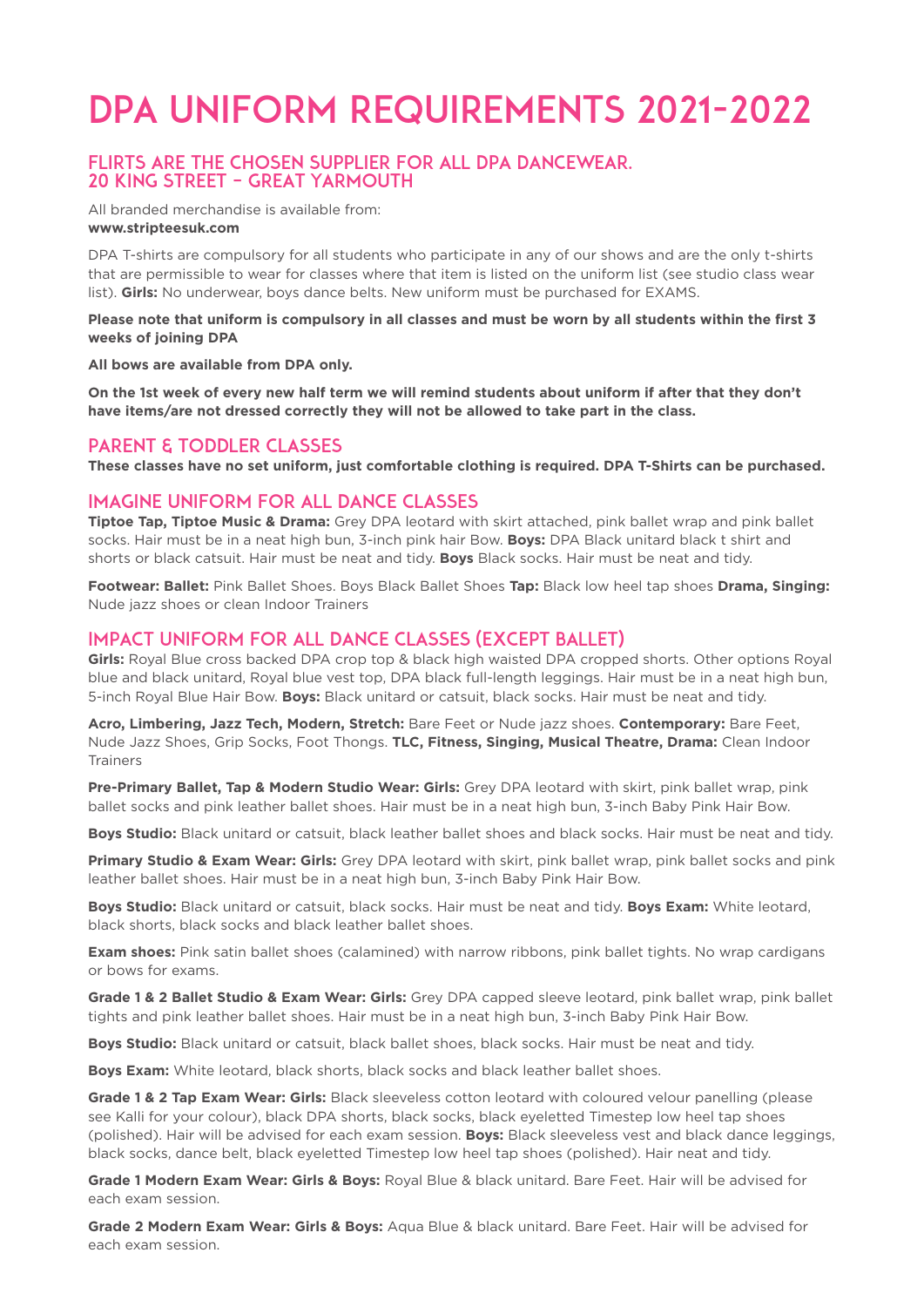# Ignite Uniform for all Dance classes (except ballet)

**Girls:** Aqua cross backed DPA crop top and black high waisted DPA cropped shorts or leggings. Other options Black & aqua unitard or catsuit. Hair must be in a neat high bun, 5-inch Aqua Hair Bow.

**Acro, Limbering, Jazz Tech, Modern, Stretch:** Bare Feet or Nude jazz shoes. **Contemporary:** Bare Feet, Nude Jazz Shoes, Grip Socks, Foot Thongs. **TLC, Fitness, Singing, Musical Theatre, Drama:** Clean Indoor Trainers.

**Boys:** Black unitard, black socks and nude jazz shoes.

**Grade 3 Ballet Studio & Exam Wear: Girls:** Grey DPA capped sleeve leotard, pink ballet wrap, pink ballet tights and pink leather ballet shoes. Hair must be in a neat high bun, 3-inch Baby Pink Hair Bow.

**Boys Studio:** Black unitard or catsuit, black ballet shoes, black socks, dancebelt. Hair must be neat and tidy. **Boys Exam:** White leotard, black stirrup leggings, black socks, dancebelt and black leather ballet shoes.

**Grade 3 Tap Exam Wear: Girls:** Black sleeveless cotton leotard with coloured velour panelling (please see Kalli for your colour), black shorts, black Oxford tap shoes (Leather or Resin), black invisible socks. Hair will be advised for each exam session. **Boys:** Black fitted t- shirt and black jazz pants, black socks, dance belt, black Oxford tap shoes (Leather or Resin), Hair neat and tidy.

**Grade 4 Ballet Studio Wear: Girls:** Grey camisole leotard, pink canvas ballet shoes, pink ballet tights, Hair must be in a neat high bun, 3-inch white hair bow. **Boys:** Black unitard, black socks and black canvas ballet shoes.

**Grade 4 Ballet Exam Wear: Girls:** Grey camisole leotard, pink waistband, pink satin ballet shoes (calamined) with wide ribbons, pink ballet tights. Hair will be advised for each exam session. **Boys:** White leotard, black stirrup dance leggings, black socks and black leather ballet shoes.

**Grade 4 Tap Exam Wear: Girls:** Coloured leotard of your teacher's choice, black full dance tights, black leggings (all to be arranged and agreed with Kalli) black Oxford tap shoes (Leather).

#### Inspire Uniform for all Dance classes (except ballet)

**Girls:** Grey cross backed DPA crop top & black high waisted DPA cropped shorts or DPA black full-length leggings. Hair must be in a neat low bun, 5-inch Grey Hair Bow. **Boys:** DPA black & grey unitard, black unitard, black fitted shorts, black tight t-shirt, black stirrup leggings, dance Belt. Hair must be neat and tidy.

**Footwear: Tap:** Black full sole Oxford tap shoes (Leather)

**Acro, Limbering, Jazz Tech, Modern, Stretch:** Bare Feet or Nude jazz shoes. **Contemporary:** Bare Feet, Nude Jazz Shoes, Grip Socks, Foot Thongs. **TLC, Fitness, Singing, Musical Theatre, Drama:** Clean Indoor Trainers.

**Grade 5 & 6 Ballet Studio & Exam Wear: Girls:** Grey camisole lined DPA leotard, black wrap cardigan, pink ballet tights, pink canvas ballet shoes. Hair must be in a neat high bun, 3-inch Black Hair Bow.

**Boys Studio:** Black unitard or black vest and black stirrup leggings, black ballet shoes, black socks, dancebelt. Hair must be neat and tidy.

**5 Exam Wear:** Pink satin ballet shoes (calamined) with thick ribbons. **Grade 6 Exam Wear:** Pink satin split sole ballet shoes (calamined) with thick ribbons. **Boys Studio Wear:** Black unitard or catsuit, Black socks & black canvas split sole ballet shoes. **Exam Wear:** White Vest leotard, Black stirrup dance leggings, White socks and white canvas ballet shoes. Hair will be advised for each exam session.

**Intermediate Ballet Studio & Exam Wear: Girls:** Black leotard as discussed with teacher, black waistband, pink tights, pink canvas ballet shoes. Hair will be advised for each exam session. **Boys Studio Wear:** Black unitard or catsuit, Black socks & black canvas ballet Shoes, **Exam Wear:** White leotard, black stirrup dance leggings, White Socks and white canvas ballet shoes.

**Grade 5 Tap Exam Wear: Girls:** Coloured leotard of your teacher's choice, black full dancetights, black leggings (all to be arranged and agreed with Kalli) black Oxford tap shoes (Leather).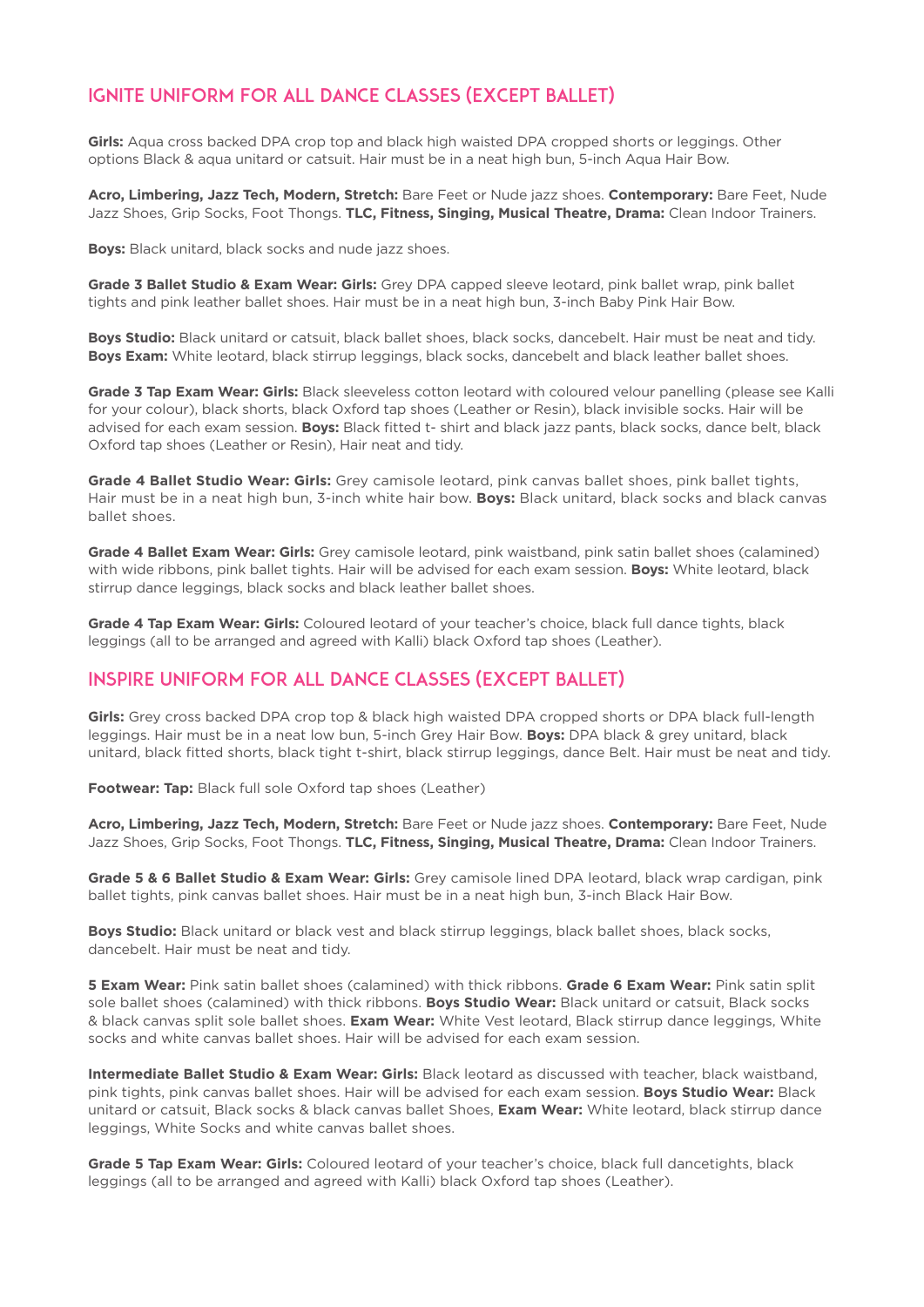**Grade 6, Intermediate & Advanced Tap Exam Wear: Girls:** Black leotard of your teacher's choice, black shorts, black full dance tights, black leggings (all to be arranged and agreed with Kalli) black Oxford tap shoes (Leather). Hair will be advised for each exam session. **Boys:** Black fitted t-shirt, with black jazz pants, dance belt, black socks, black Oxford tap shoes (Leather) Hair neat and tidy.

**Modern Grade 5 & 6 Exam Wear: Girls & Boys:** Grey & Black Unitard. Bare feet. **Boys:** Dance belt. Hair will be advised for each exam session.

**Modern Intermediate & Advanced Exam Wear: Girls:** Leotard and tights as agreed with Kalli. Bare feet. **Boys:** Black unitard, dance belt. Bare feet. Hair will be advised for each exam session.

**Freework Ballet, Pilates, PBT, Demi Pointe & Pointe: Girls:** Grey DPA Leotard, pink transition ballet tights and pink leather or pink canvas ballet shoes. Tutor will advise when ready for Pointe Shoes, Hair must be tied back neatly in a bun with black 3-inch bow. Legwarmers/Wrap Cardigan's optional (must be black). Boys: Black unitard or catsuit, black socks and black leather or canvas ballet shoes.

**Acting, Little Stars, Drama & Singing:** DPA T-Shirts any black joggers or leggings, indoor trainers. Hair tied back, neat & tidy.

**Private Singing & Acting Lessons:** Any DPA clothing of your choice. Hair **Girls:** Tied up and neat.

**The Musical Theatre Lab:** DPA or THE LAB t-shirt, DPA Black shorts, black joggers or DPA Black leggings, clean indoor style trainers. Hair tied back, neat & tidy.

**Page to Stage Acting:** DPA t-shirts, any black joggers or leggings, and indoor style trainers. Hair tied back, neat & tidy.

**Street Dance & Commercial:** Any Dancewear (be unique). Dance Trainers/Indoor Trainers. DPA uniform not required for this class. Hair tied back, neat & tidy.

**Contemporary, Lyrical, Jazz Choreo:** Any Dancewear (be unique and ensure suitable for the class). No SPORTSWEAR. DPA uniform not required for these classes. Hair tied back, neat & tidy.

**Private Dance Lessons & Fit Dancer Programme:** Any dancewear of your choice. Clean indoor trainers. Hair **Girls:** Tied up and neat. Hair **Boys:** Neat and tidy.

**The Ballet Academy: Girls:** Grey Ballet Academy Leotard, Baby Pink Waistband, Pink cardigan, Pink & Grey Bow, Pink Tights, Pink Canvas Ballet Shoes. Lower school hair **Girls:** Criss-Cross Braids. Upper school hair **Girls:** Low Bun. **Boys:** Black Unitard, black socks and black ballet shoes. Hair neat and tidy.

**When coming to classes all students are to be dressed appropriately either in DPA uniform or other dancewear depending on class requirements not forgetting clean footwear. The main reason for this is safety but also appearance is an important part of being a performer.**

Remember no jewellery and hair must be tied back in every class in either:

#### **A NEAT Bun (this applies to all dance & acro classes unless stated) French Plait(s) Ponytail**

**BLACK FITTED WARM UP DANCEWEAR** is permitted over all uniform in all classes (except Primary - Grade 3) Ballet.

Sportswear is not permitted as part of the uniform. Please ensure all uniform is named. Mobile phones must be on SILENT and NOT taken into the studios. Food is not allowed to be taken into the studios (only water bottles allowed) Changing Rooms/Waiting Areas/Student Hub are all to be left clean and tidy at all times.

# "THE BEST PROJECT YOU WILL EVER WORK ON IS YOU"

#training #technique #talent #teamdpa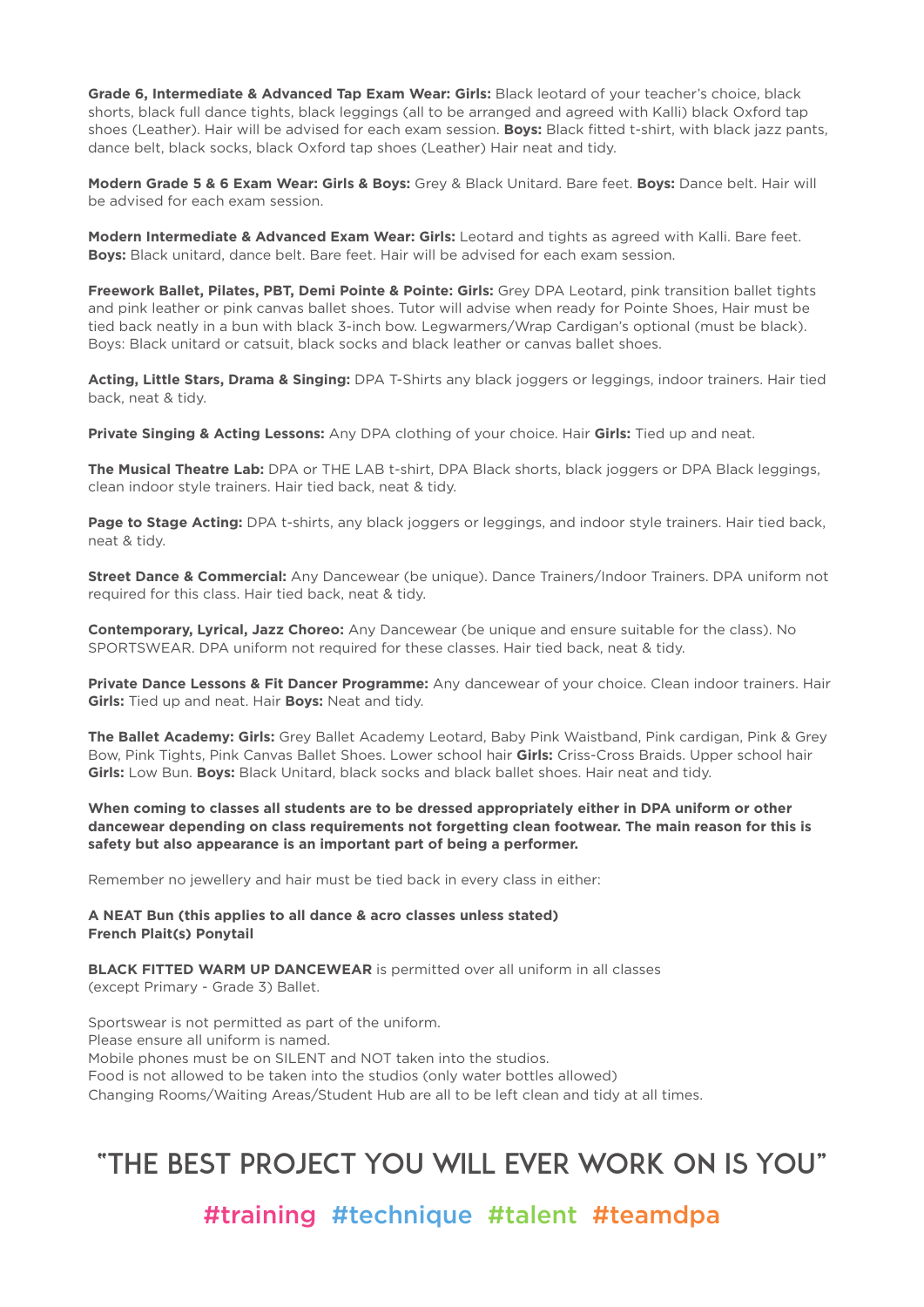# PAYMENT, PRICING & INVOICING

We invoice for payment of classes half termly (6 TIMES A YEAR) via email the first week of term (one term usually runs for 6/7 weeks) and we ask that payment is made within 7 days of the date on the invoice to ensure your child retains their place in the class. If you have any problems with this please contact us immediately to make alternative arrangements. Please be assured that any issues will be dealt with in the strictest confidence.

We offer a free trial week where new students can trial as many different classes as they would like to. We ask you to complete our registration form in preparation for the trial week. After this week once classes have been selected you will be asked to pay the one off £12.75 registration fee and annual insurance premium of £5 and then the balance of the half termly fee's – this will all be invoiced. All details regarding invoices are available from the office.

We offer a very competitive pricing system for our classes including an unlimited class pass and sibling discount. Class prices for 2021/2022 are as follows:

| <b>Weekly Individual Classes</b>                            | Cost per class |
|-------------------------------------------------------------|----------------|
| 30 Minute Classes                                           | £3.50          |
| 45 Minute Classes                                           | £4.00          |
| 60 Minute Classes                                           | £4.50          |
| Grade 6, Intermediate & Advanced Classes                    | £5.50          |
| 75 Minute Classes                                           | £5.25          |
| 90 Minute Classes                                           | £6.00          |
| Acro 60 Minutes                                             | £5.50          |
| Private Lessons (30 Minutes) including Fit Dancer Programme | £13.00         |

Take advantage of our weekly class discounts by taking multiple classes.

# **Please note we offer a 10% discount for siblings. Group Class discounts: 5 classes a week+ 15% (Discount is applied to class 6 and over)**

NB Grade 6, Intermediate, Advanced, One to One Classes are not included in any class discounts.

GoCardless direct debit is our preferred payment method. By arrangement fee's can be paid online, by direct Bank Credit, Card, Cheque or Cash. Additional classes, rehearsals, show costumes will be invoiced separately. Please ensure your invoice number is used for reference when paying. If you do not pay your invoice within 14 days, then a late payment charge of 5% of the invoice total (minimum £5) will be added to your bill. If after 21 days no payment is received, attendance will be stopped and children will have to reregister to regain their place and pay 2 half terms in advance unless prior arrangements have been made.

DPA Academy of Dance & Performing Arts reserves the right to hold onto any certificates or awards and withdraw students from examinations or showcases until outstanding fees are paid.

If you miss a class due to holiday or sickness you can make up lost classes by attending another class within the same half term. Classes cannot be carried forward into the next half term and no refunds are offered for unattended classes. **A DPA terms notice must be given to cancel your child's place (4 weeks minimum). Make sure the registration form is the newest one please.** 

| l Account Name:         | DPA Academy of Dance & Performing Arts |
|-------------------------|----------------------------------------|
| I Sort Code:            | 40-22-34                               |
| <b>LAccount Number:</b> | 21473190                               |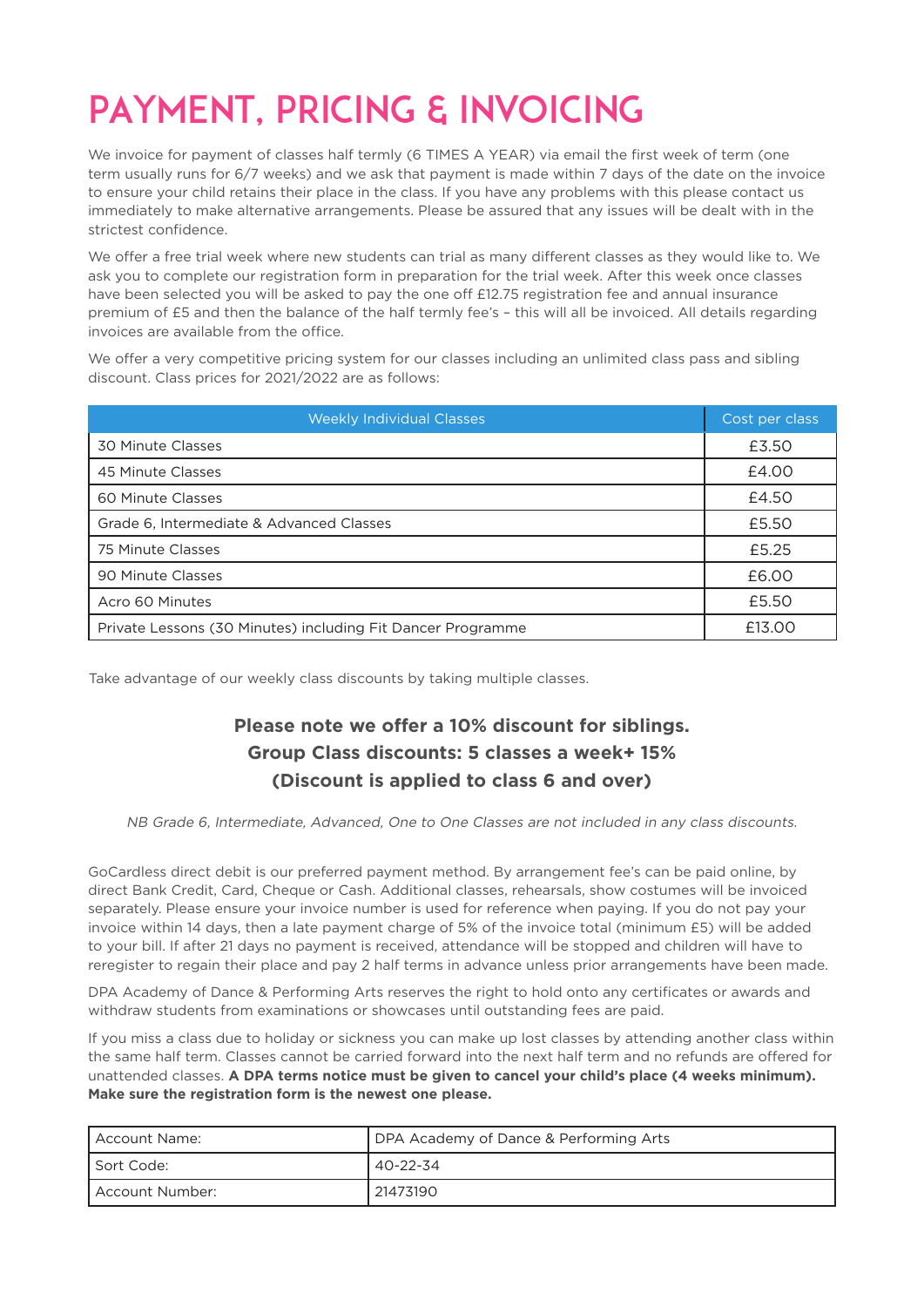# FREQUENTLY ASKED QUESTIONS:

- 1. Do we have to wait for a new term to join? We open our books for the first 2 weeks of each half term but can work round that if you have other commitments.
- 2. How can we join? Just contact us to book a taster class or book online
- 3. Do you offer a free trial? Yes everyone is permitted to a week of unlimited classes to trial
- 4. Do I have to book classes? No, just register by emailing or calling us and then turn up.
- 5. What should they/I wear? Anything comfortable with bare feet, clean indoor trainers for drama, singing, street and for tap we have spare shoes in various sizes.
- 6. Can I stay with my child? No not after the first week. In our experience, children relax better and enjoy the lessons more without a parent or carer present. We ask after the initial trial week that parents carers wait outside the studio.
- 7. Do they have to have the uniform? Initially no, we usually ask you to purchase the uniform once they have settled in, approximately 4 weeks after their taster week.
- 8. Where do I get the uniform from? Flirts, King Street, Great Yarmouth are our uniform supplier
- 9. How much do the lessons cost? Please see pricing and payment.
- 10. Do the children have to take exams? No, however we encourage them to do so as it is a fantastic experience and great for building confidence and rewarding their hard work.
- 11. Do you run classes in the holidays? No, we close for the holidays in line with the Norfolk/Suffolk schools calendar. However we do run some intensive holiday workshops and some special one day workshops separate to our normal timetable.
- 12. Can I attend DPA and another Performing Arts/Dance School? No. You cannot attend another school at the same time as attending DPA. This rule is in accordance with the Council for Dance Education and Training code of ethics for dance teachers, a code which we (and all reputable dance schools) should fully adhere to. So if we offer the class then you cannot attend another Dance/Drama School to take the class.

If you have any questions regarding anything please speak to a member of staff immediately who will endeavour to answer your query. We hope that your child has a lovely time learning with us and welcome you all to DPA Academy of Dance & Performing Arts and our DPA family.

# "EVEN THE GREATEST WAS ONCE A BEGINNER"

# #training #technique #talent #teamdpa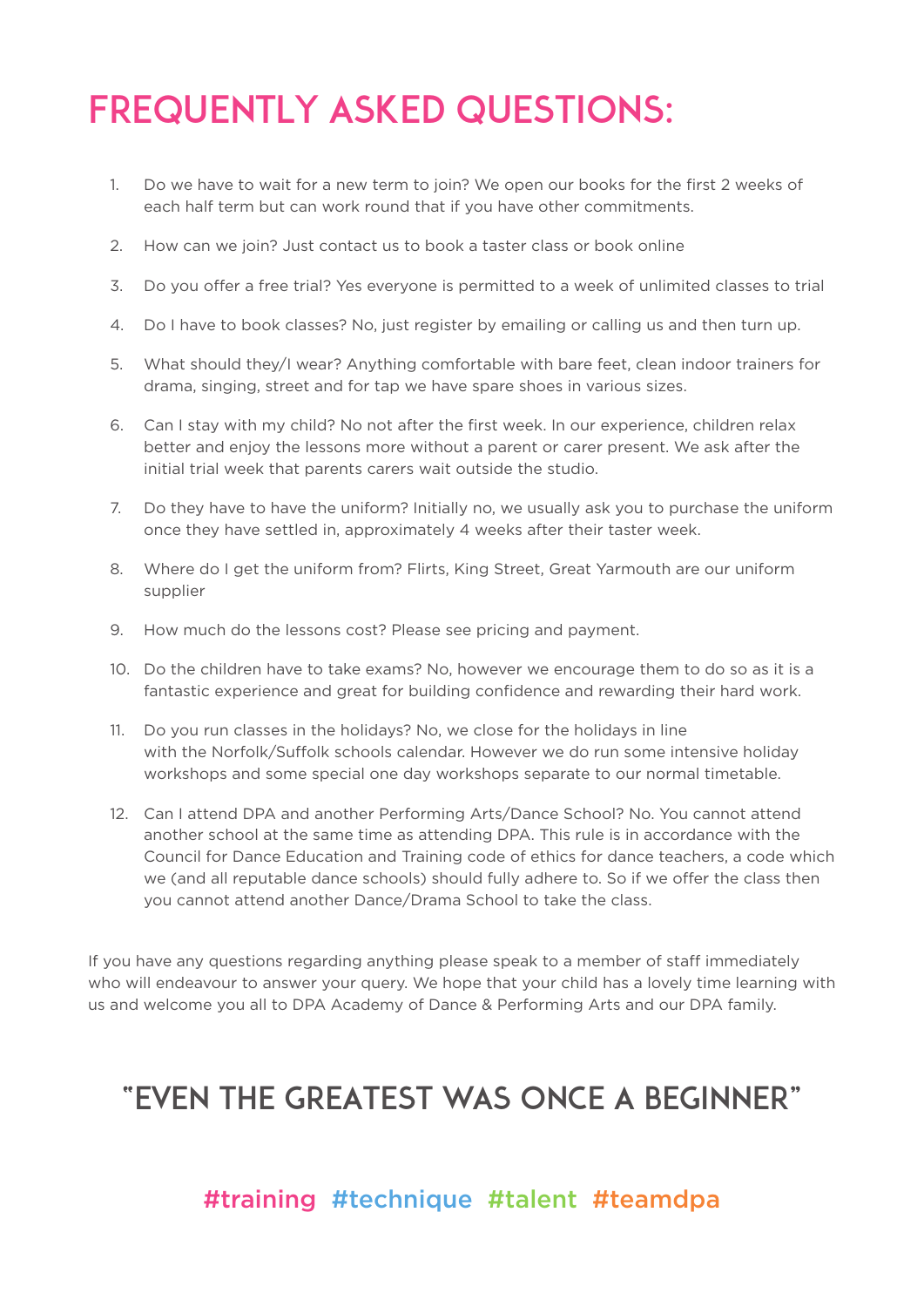# CHILD PROTECTION POLICY

DPA Academy of Dance & amp: Performing Arts believes that it is always unacceptable for a child or young person to experience abuse of any kind and recognises its responsibility to safeguard the welfare of all children and young people, by a commitment to practice which protects them.

#### **We recognise that:**

The welfare of the child/young person is paramount

All children, regardless of age, disability, gender, racial heritage, religious belief, sexual orientation or identity, have the right to equal protection from all types of harm or abuse

Working in partnership with children, young people, their parents, carers and their agencies is essential in promoting young people's welfare.

#### **The purpose of the policy:**

To provide protection for the children and young people who receive DPA Academy of Dance & Performing Arts services, including the children of adult members or users.

To provide staff and volunteers with guidance on procedures they should adopt in the event that they suspect a child or young person may be experiencing, or be at risk of harm.

This policy applies to all staff, including senior managers, paid staff, volunteers and freelance workers, agency staff, students or anyone working on behalf of DPA Academy of Dance & Performing Arts.

#### **We will seek to safeguard children and young people by:**

Valuing them, listening to and respecting them

Adopting child protection guidelines through procedures and a code of conduct for staff and volunteers

Recruiting staff and volunteers safely, ensuring all necessary checks are made

Sharing information about child protection and good practice with children, parents, staff and volunteers

Sharing information about concerns with agencies who need to know, and involving parents and children appropriately

Providing effective management for staff and volunteers through supervision, support and training. We are also committed to reviewing our policy and good practice annually.

DPA undertakes appropriate checks through the Criminal Records Bureau (DBS) and obtains references on all those connected with the tutoring and administration of DPA students.

Any concerns can be raised via the DPA designated Child Protection Lead Karen who has a procedure for their employees and voluntary staff. All other concerns can be raised direct with Ofsted by telephone on: 0300 123 3155.

This policy is approved and edorsed by DPA.

#### **Every representative of DPA must subscribe to this policy at all times.**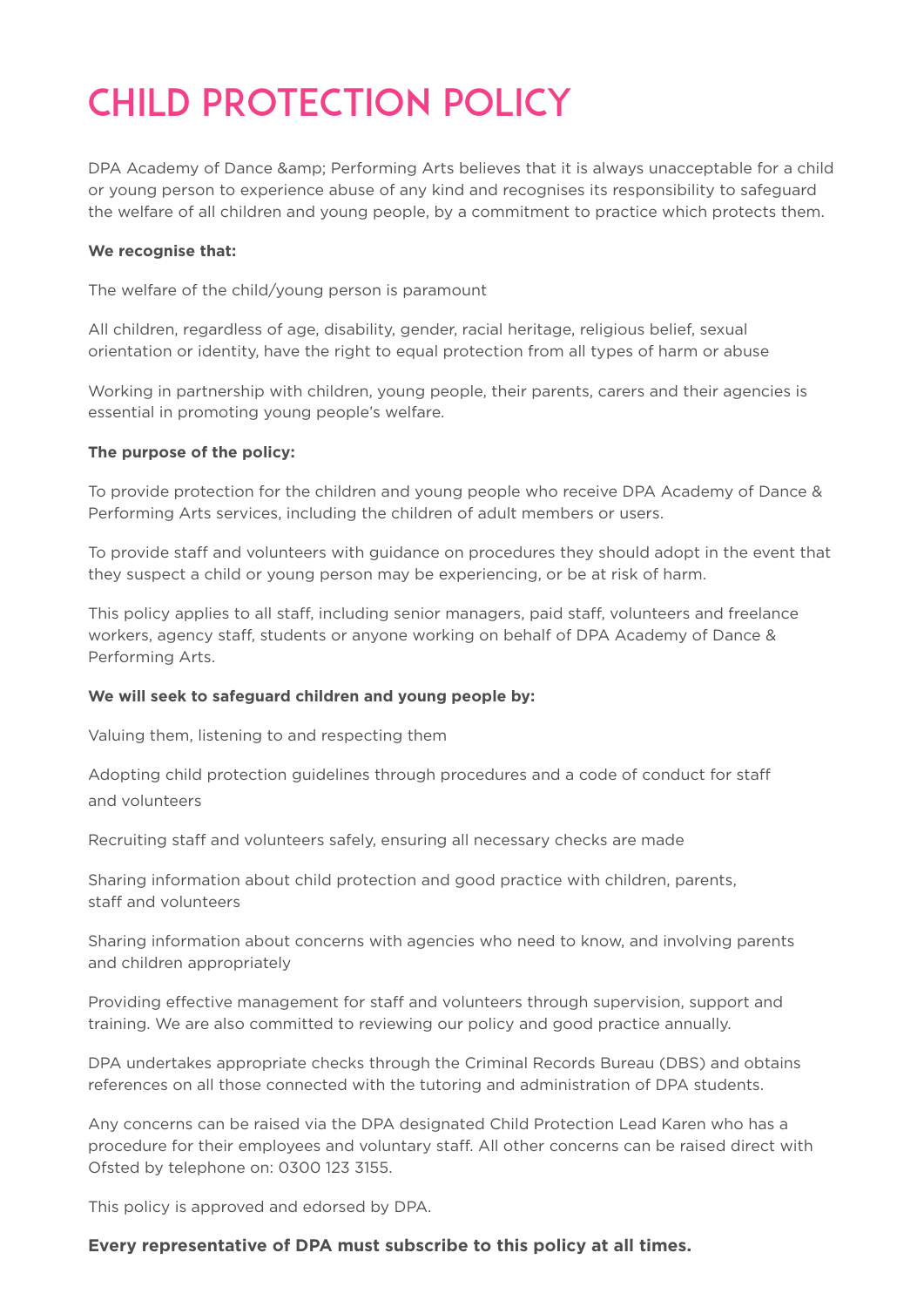

Date of TASTER: TASTER Classes:

# REGISTRATION FORM

| (Address must be provided as all updates are sent via email.) |  |  |  |
|---------------------------------------------------------------|--|--|--|
|                                                               |  |  |  |
|                                                               |  |  |  |
|                                                               |  |  |  |
|                                                               |  |  |  |
|                                                               |  |  |  |

I agree to my child being photographed and recorded in productions, workshops and rehearsals for prosperity, marketing or advertising purposes: **YES/NO**

I agree to pay my child's/children's term fees termly in advance, I understand there are 6 terms per academic year and that I will receive an invoice from DPA Accounts. I understand I am paying for a place in a class and that payment is due for each week of term time with no deduction for holidays or sickness.

I agree to pay termly for my child's dance lessons. I am aware that late payments will incur a 5% (minimum £5) late fee to be added.